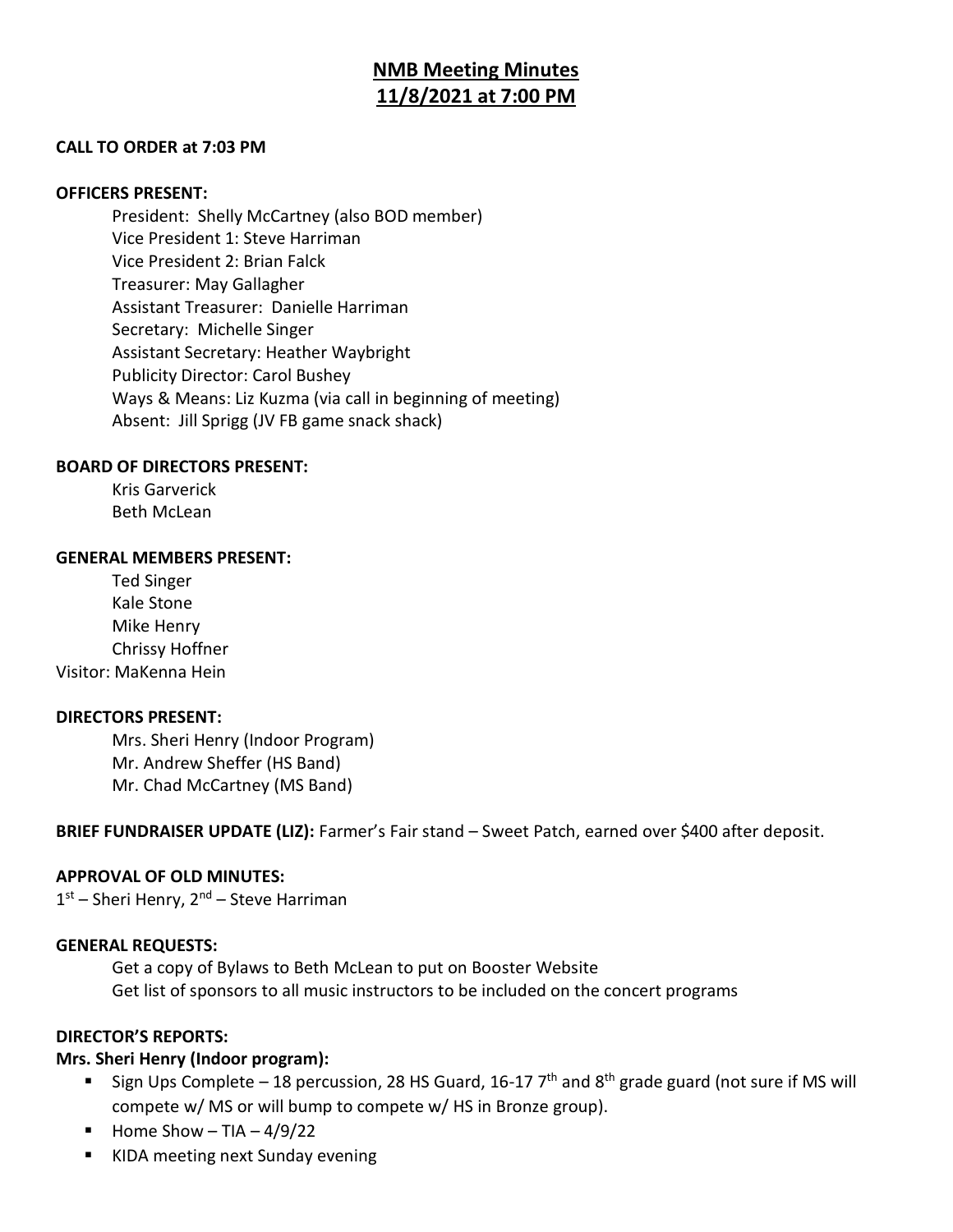- $\blacksquare$  12/1/21 sign ups w/ KIDA
- Parent/Performer Meeting and Reveal Night is 11/23 at 6:30 in the SLC Gym.
- Measurements for uniforms will be taken on 11/23.
- Working on practice schedules and performance dates with instructors.
	- o Percussion instructors: Michael, Shawn, Shane, Eden, Darhas
	- o HS Guard instructors: Alex Eichelberger, Stephanie Delp
	- o MS Guard instructor: Kari Henry

# **Mr. Chad McCartney (MS Band):**

- Thanks to everyone who helped with the MS Band at Farmer's Fair
- Friday the MS and HS bands performed at Veterans assembly 45 mins outside 'The Magnificent 700'
- MS Band Night was rained out, but they still had fun with pizza dinner and time with HS Marching Band
	- o Rehearsal went well
	- o Thanks to the Boosters for providing the pizza for dinner
- **■** MS Concert  $12/7/21 -$  Boosters may have stand and sell candy grams in lobby
- PMEA Youth Band 4 students, 2 days at Manheim Central, 11/19 & 11/20

### **Mr. Andrew Sheffer (HS Band):**

- **■** MB Championships this Saturday seated  $2^{nd}$  in Liberty A. Perform 3:05, Awards at 3:50.
	- o No AM practice.
	- o Will sent itinerary tomorrow via email
	- o Run through Thursday PM. Hot Chocolate Night following. P/U will be closer to 9:30.
	- o Will have Tuesday practice 6-7 in auditorium for concert
	- o Marching Band Banquet Friday, 11/19 at Liberty Forge.
	- o This Friday, Football Playoffs at Bishop McDevitt 1 bus for Pep Band, will have sign ups
	- o Instructor contracts are done and signed except 1.
	- o Change to next year: Instructor contracts will be paid by the School District. Show designs will be covered by the Boosters.
- Fall Concert 11/18/21 at 7:00 PM
- HS Districts Auditions 12/4/21 will be virtual, will record week prior to audition date. 9 band students and 1 orchestra student
- **■** Jazz Band began today,  $1^{st}$  practice went well.

# **Mrs. Laura Bissell (HS Chorus) – presented by Mr. Sheffer:**

- Adeline Lusk District Chorus
- $\blacksquare$  PMEA in person festival, limited students to 19 in each section
- National Anthem Project will be performing at Hershey Bears game; cost not known at this time. Asking Boosters to cover students (included in budget)

# **Ms. Geneva Rowader (MS Orchestra):**

- Playing string quartet at weddings
- All District Orchestra Concert 3/31/22 ? Booster involvement

### **UPCOMING CONCERTS: Spectators need to be masked**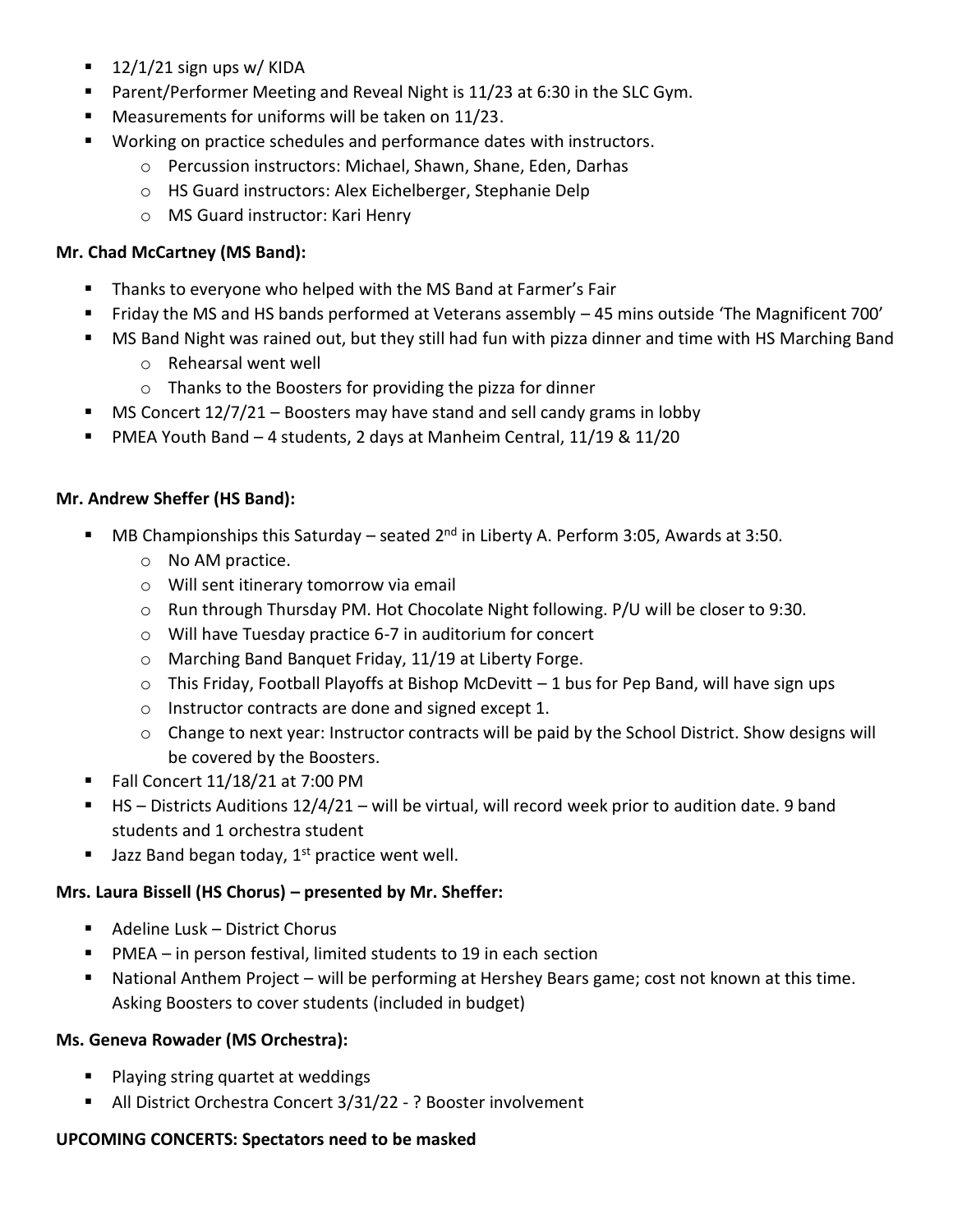- **HS Band – 11/18**
- **MS Band 12/7**
- **MS/HS Orchestra 12/9**
- **Elem. Band and Orchestra 12/14**
- **MS Chorus 12/16**
- **HS Chorus 12/18**

Steve Harriman expressed appreciation to MB staff and directors. MB went fantastic this year despite many obstacles.

Mr. Sheffer made a request to discuss again a purchase of a new tractor or ATV to help move front ensemble equipment.

# **TREASURER REPORT:**

# \*\***Please select 'Friends and Family' option when using PayPal to make purchases to avoid fees!!\*\***

Student accounts are up to date on Booster Website. Any questions contact May.

Treasurer's Report was made available to attendees for discussion and review.

- o Disney Acct. Beginning and Ending Balance = \$3,067.30
- o Reserve Acct. Beginning and Ending Balance = \$9,628.19 includes Credit Card rewards
- $\circ$  Indoor Acct. Beginning Balance = \$5,834.07. Ending Balance = \$5,834.07
- $\circ$  Student Accts. Beginning Balance = \$13,362.58. Ending Balance = \$13,946.58
- $\circ$  Primary Acct. Beginning Balance = \$32,124.56. Ending Balance = \$34,838.92
- o Scholarship Fund Balance = \$1,059.00
- $\circ$  PayPal Acct. Current Balance = \$312.00
- $\circ$  Credit Card Current Balance = \$0.00

Approval of Treasurer's Report: 1<sup>st</sup> – Michelle Singer, 2<sup>nd</sup> Steve Harriman

• CC rewards – discussed not moving to scholarship fund. Need to continue to raise the money. \$1000 approved in budget for scholarship; amount not yet moved.

# **PUBLICITY DIRECTOR UPDATE:**

- Sign-up sheet Time to sign up Table in lobby for concerts
- Candy grams at Elem. concerts
- Contacted Mrs. Yohn and requested that she add PMEA events (the ones that apply to us directly) to the main music Google calendar. Thank you to Mrs. Yohn for adding the dates. Calendar is located on this page:<https://www.northernpolarbears.com/Page/13267>. You can "subscribe" to this calendar to have it load into your own google or iCal calendar.
- NMB table at Winter Concerts (especially elementary ones) to gather email addresses, recruit future booster members, and provide information about our music program. Would need current dates of concerts in one place.
- Marching Band Update:
	- o Championships at Hershey on 11/13, parent group emails sent out weekly as a follow up to Mr. Sheffer email, try to include all the extra information.
	- $\circ$  Band Banquet will be at Liberty Forge on 11/19. 5 tickets available via donation. Invite HS Principal. 50 seats available.
	- o 3 Chaperone spots available for Championships.
	- o Hot Chocolate Night all slots filled on TTSU
	- o Senior banners will be distributed at band banquet.